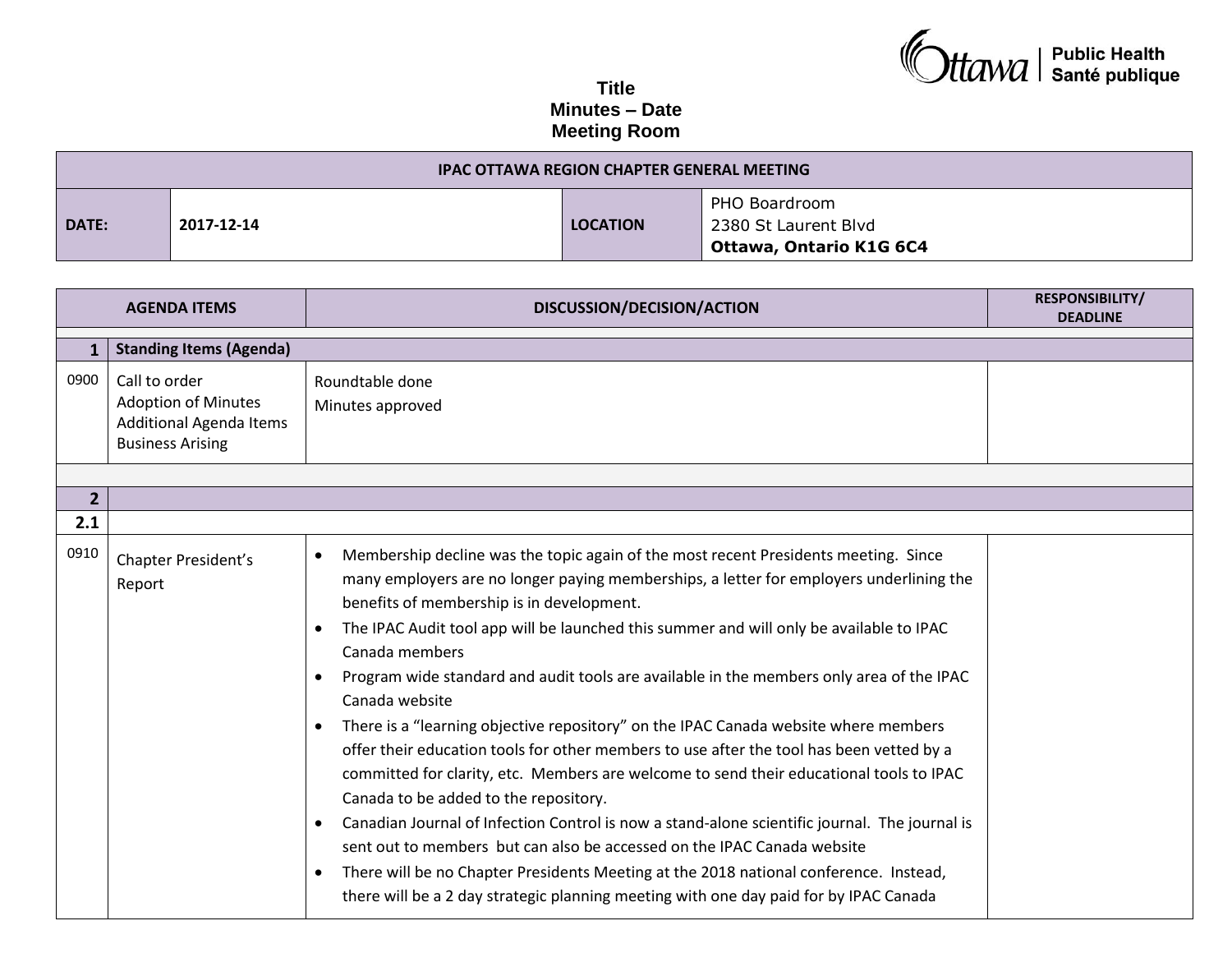| <b>AGENDA ITEMS</b> |                                                                         | DISCUSSION/DECISION/ACTION                                                                                                                                                                                                                                                                                                                                                                                                                                                                                                                                                                                                                                                                                                                                                                                                                                                                                                                                                                                                                                                                                                                                                                                                                                                                                                                                          | RESPONSIBILITY/<br><b>DEADLINE</b>          |
|---------------------|-------------------------------------------------------------------------|---------------------------------------------------------------------------------------------------------------------------------------------------------------------------------------------------------------------------------------------------------------------------------------------------------------------------------------------------------------------------------------------------------------------------------------------------------------------------------------------------------------------------------------------------------------------------------------------------------------------------------------------------------------------------------------------------------------------------------------------------------------------------------------------------------------------------------------------------------------------------------------------------------------------------------------------------------------------------------------------------------------------------------------------------------------------------------------------------------------------------------------------------------------------------------------------------------------------------------------------------------------------------------------------------------------------------------------------------------------------|---------------------------------------------|
|                     |                                                                         | HILL DAY - Board members from IPAC Canada met with 11 MPs this past April to advocate<br>$\bullet$<br>for a national surveillance and Antimicrobial Resistance program. They will be sharing the<br>same message at the provincial level as well<br>The needs assessment survey planned for October will be sent out in January<br>$\bullet$<br>The Web page has been changed to fit on any device size and the set-up is now more user<br>$\bullet$<br>friendly<br>For the CIC, there is a free CBIC podcast available from Itunes and old questions available<br>$\bullet$<br>on Twitter and Facebook<br>Chapter newsletter and council - meet 1/mos<br>$\bullet$<br>There is now an orientation available through IPAC Canada for new Chapter president,<br>$\bullet$<br>secretary and treasurer positions<br>There will be a PPT about IPAC Canada available soon on their web page<br>$\bullet$<br>There are a number of awards with upcoming deadlines that our chapter should apply (e.g.<br>$\bullet$<br>3M/Diversy/CIC). We will be looking for some help to apply.<br>The CPSI Hand Hygiene modules will be moved to the IPAC Canada website - IPAC Canada<br>$\bullet$<br>is reviewing content for updates and accessibility<br>The Membership fee has increased $-$ we get \$31 / member now<br>$\bullet$<br>(PHO advisory grp for JCYH - planning now) | Sam will apply for the CIC<br>chapter award |
| 2.2                 | Welcome to incoming<br>executive and thank you<br>to outgoing executive | Sam introduced our 2018 executive members:<br>Joanne Janigan - President<br>Claude Bussière - Treasurer<br>Shelley Hudson - Secretary<br>$\bullet$<br>Annie Lord-Stevens - Membership/ Social Media Coordinator<br>Donna Perron and Caroline Meguerditchian - Education Co-coordinators<br>Aileen Puckett - Webmaster<br>Sam MacFarlane - Past President<br>Sam also thanked Pat Bedard, our outgoing webmaster, for all of her dedication and hard work<br>over the past few years. She has officially passed the torch to Aileen.                                                                                                                                                                                                                                                                                                                                                                                                                                                                                                                                                                                                                                                                                                                                                                                                                                 |                                             |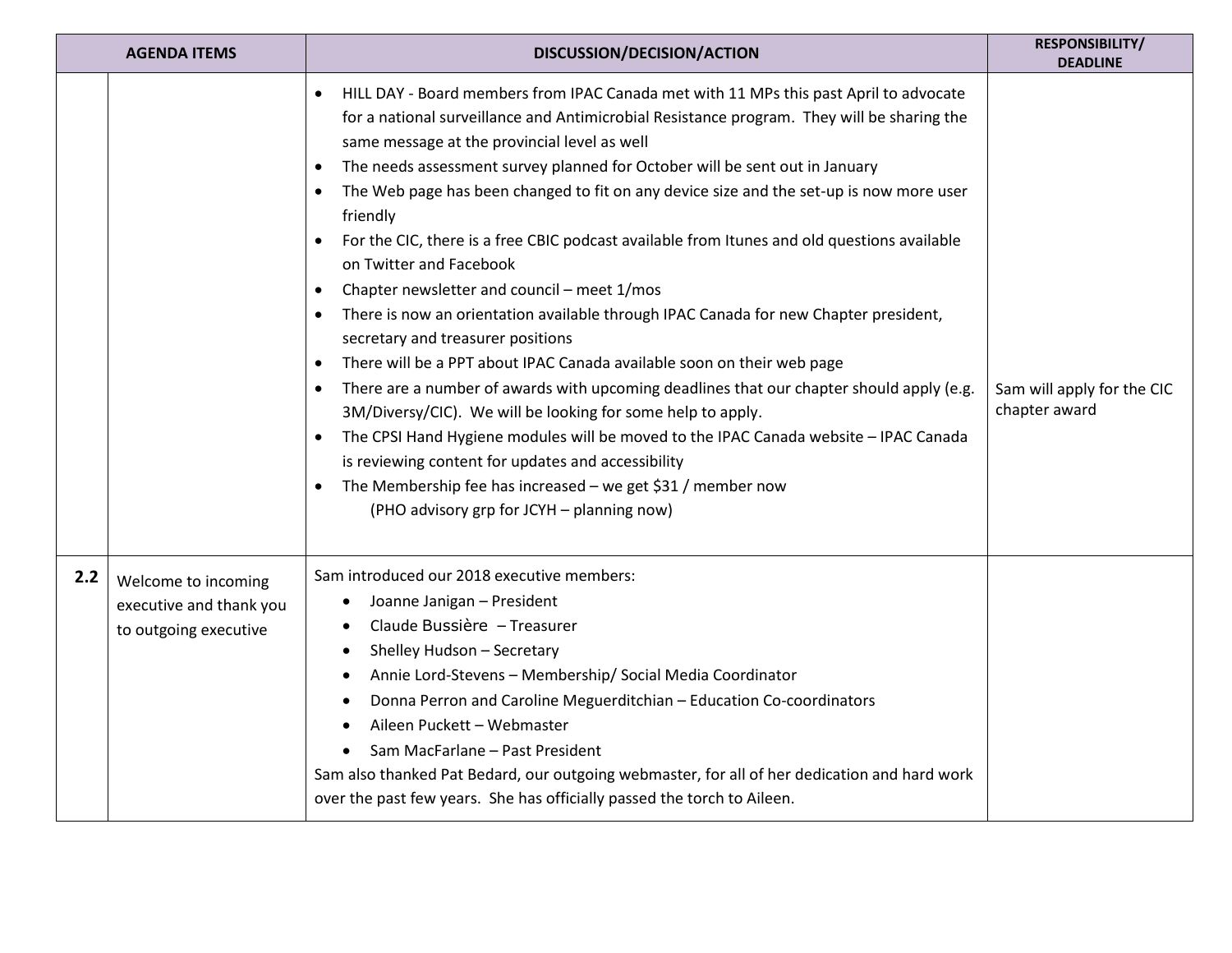| <b>AGENDA ITEMS</b> |                                       | DISCUSSION/DECISION/ACTION                                                                                                                                                                                                                                                                                                                                                                                                                                                                                                                                                                                                                                                                                                                                                                                                                                                                                                                                                                                                                                                                                                                                                                                                                                                | RESPONSIBILITY/<br><b>DEADLINE</b>                                         |
|---------------------|---------------------------------------|---------------------------------------------------------------------------------------------------------------------------------------------------------------------------------------------------------------------------------------------------------------------------------------------------------------------------------------------------------------------------------------------------------------------------------------------------------------------------------------------------------------------------------------------------------------------------------------------------------------------------------------------------------------------------------------------------------------------------------------------------------------------------------------------------------------------------------------------------------------------------------------------------------------------------------------------------------------------------------------------------------------------------------------------------------------------------------------------------------------------------------------------------------------------------------------------------------------------------------------------------------------------------|----------------------------------------------------------------------------|
| 2.3                 | <b>CIC Pinning Ceremony</b>           | Congratulations to our newest CICs who received their pins! Also congratulations to those who<br>have successfully completed their SARE this year.<br>Nimo Mohamoud<br>Ajak Ajamg<br>Paul Seguin<br>Aileen Puckett<br>Annie Lord-Stevens<br>Caroline Meguerditchian (not present)                                                                                                                                                                                                                                                                                                                                                                                                                                                                                                                                                                                                                                                                                                                                                                                                                                                                                                                                                                                         |                                                                            |
| 2.4                 | CIC Study Group Update                | Suzanne has arranged for 3 more sessions in the New Year. Anyone can join the group, even if<br>you don't plan on writing the exam this year. There is an option to call in to the sessions.<br>2018-01-17 Cleaning, Sterilization, Disinfection, Asepsis - Donna P<br>2018-01-31 Environment of Care: Construction and Renovation - Claude B<br>2018-02-14 Environmental cleaning and Selection/evaluation of environmental disinfectant<br>products - Ryan M                                                                                                                                                                                                                                                                                                                                                                                                                                                                                                                                                                                                                                                                                                                                                                                                            | Let Suzanne know if you<br>are interested in joining<br>the study group    |
| 3                   |                                       |                                                                                                                                                                                                                                                                                                                                                                                                                                                                                                                                                                                                                                                                                                                                                                                                                                                                                                                                                                                                                                                                                                                                                                                                                                                                           |                                                                            |
| 3.1                 | <b>Executive Committee</b><br>Reports | Treasurer (2018 Budget)<br>There is currently \$9627 in the budget. Once the CIC/SARE reimbursements are made,<br>there will be approximately \$8200 to begin January 2018<br>Since we are non-profit organization, we can get a tax rebate about \$300 for this past<br>year (we are not supposed to be collecting interest and we must have our spending<br>projected in our budget)<br>Conference funding was increased this year for the Banff location (conference fees for<br>general members are the only thing covered). FYI: Other IPAC related conferences are<br>covered as well<br>Membership Coordinator/Social media<br>The membership numbers are about the same $-92$ (was 94)<br>There was a recent membership coordinator teleconference where they discussed how<br>to reach out and how to sell the benefits of membership through the promotion of the<br>organization online and through social media<br>Some ideas to bring people to more meetings that are being used elsewhere are<br>change sites, offer food, or have an annual event, such as a BBQ<br>Twitter has been used to advertise our education event but it's hard to control; Face<br>$\bullet$<br>Book - we've had a few likes; other modalities are more labour intensive to use | End of January, Claude will<br>forward the budget to<br><b>IPAC Canada</b> |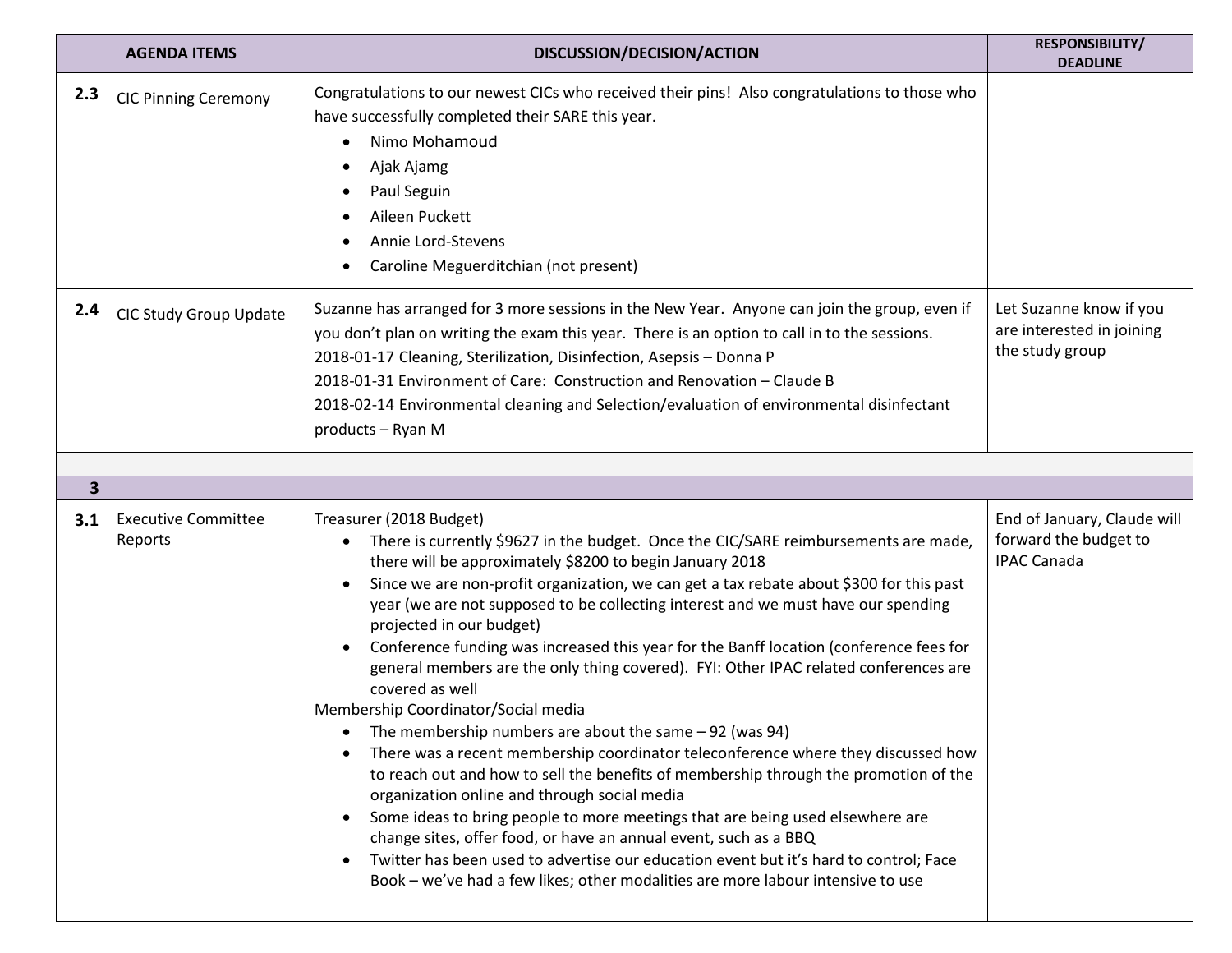| <b>AGENDA ITEMS</b> |                                                    | DISCUSSION/DECISION/ACTION                                                                                                                                                                                                                                                                                                                                                                                                                                                                                                                                                                                                                                                                                                                                                                                                                          | <b>RESPONSIBILITY/</b><br><b>DEADLINE</b>                                                                                                                                                                 |
|---------------------|----------------------------------------------------|-----------------------------------------------------------------------------------------------------------------------------------------------------------------------------------------------------------------------------------------------------------------------------------------------------------------------------------------------------------------------------------------------------------------------------------------------------------------------------------------------------------------------------------------------------------------------------------------------------------------------------------------------------------------------------------------------------------------------------------------------------------------------------------------------------------------------------------------------------|-----------------------------------------------------------------------------------------------------------------------------------------------------------------------------------------------------------|
|                     |                                                    | Education - IPAC OR<br><b>Education Coordinator</b><br>Erin Culley today - TB Outbreaks in Marginalized Populations<br>Possible topics - Feb 1 - IPAC OR auditing (Kathy), Apr 12 - Wound care or QI, ERLA Lab<br>questions / PHL as well<br>There may be a Spring education session - the topic may be Dental/Clinical Office<br>Practice<br>Webmaster<br>The agenda and minutes have been posted and Pat had handed off the portfolio to<br>Aileen<br>IG and WG reps will be updated                                                                                                                                                                                                                                                                                                                                                              |                                                                                                                                                                                                           |
| 3                   |                                                    |                                                                                                                                                                                                                                                                                                                                                                                                                                                                                                                                                                                                                                                                                                                                                                                                                                                     |                                                                                                                                                                                                           |
| 3.1<br>1005         | <b>IPAC Canada</b><br><b>Subcommittees Reports</b> | Education<br>Natalie is the new chair of the committee<br>The group has met once and will do some strategic planning this year. A needs<br>assessment survey has been sent out to 6 Chapters for feedback<br>The group meets again end of January<br>A very successful 2017 - 9 webinars were held<br>The next Newsletter comes out in January<br>Membership - as previously noted<br><b>Standards and Guidelines</b><br>The Committee has been active<br>There is a very long process to get Standards and Guidelines out as there is extensive<br>rigour<br>HH practice module from CPSI now on IPAC Canada website<br>The Medical gels position paper went to board for approval<br>The position statement about antimicrobial products in the community is posted<br>The use of electronic devices in healthcare is with the board for approval | Collette will forward the<br>draft schedule for<br>document review to<br>Shelley for distribution<br>to the membership.<br>Please note this is draft<br>and timelines are fluid.<br>(attached to minutes) |
| 4                   |                                                    |                                                                                                                                                                                                                                                                                                                                                                                                                                                                                                                                                                                                                                                                                                                                                                                                                                                     |                                                                                                                                                                                                           |
| 4.1<br>1015         | Partner updates                                    | PHO (Catherine)<br>PHO Regional Team news - Ryan MacDougall has been hired as an IPAC specialist new<br>to area<br>Sam MacFarlane is the new team lead for the office now that Sue Cooper has retired                                                                                                                                                                                                                                                                                                                                                                                                                                                                                                                                                                                                                                               |                                                                                                                                                                                                           |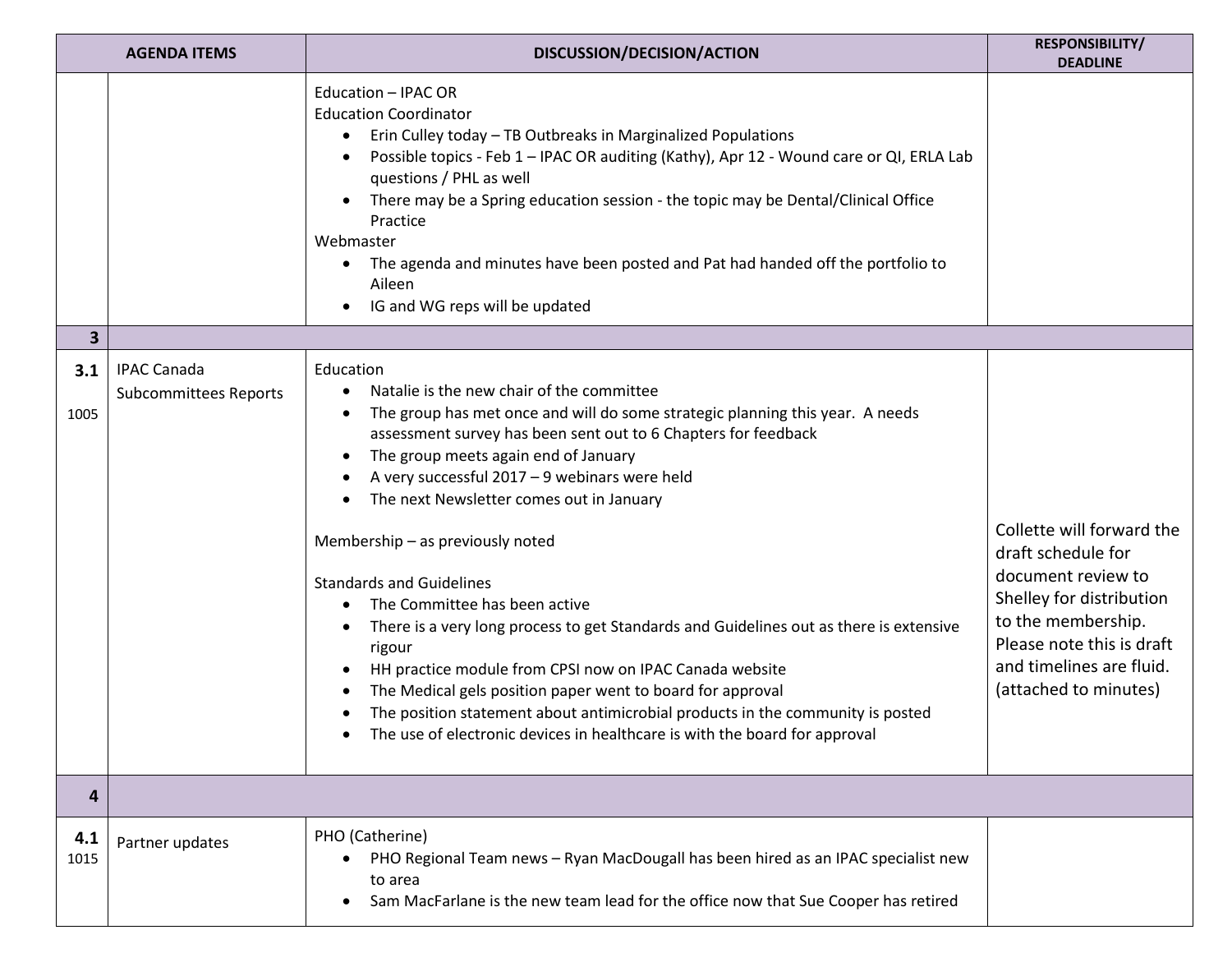| <b>AGENDA ITEMS</b> |                                  | DISCUSSION/DECISION/ACTION                                                                                                                                                                                                                                                                                                                                                                                                                                                                                                                                                                                                                                                                                                                                                                                                                                                                   | <b>RESPONSIBILITY/</b><br><b>DEADLINE</b>                                                                                                           |
|---------------------|----------------------------------|----------------------------------------------------------------------------------------------------------------------------------------------------------------------------------------------------------------------------------------------------------------------------------------------------------------------------------------------------------------------------------------------------------------------------------------------------------------------------------------------------------------------------------------------------------------------------------------------------------------------------------------------------------------------------------------------------------------------------------------------------------------------------------------------------------------------------------------------------------------------------------------------|-----------------------------------------------------------------------------------------------------------------------------------------------------|
|                     |                                  | A 3 <sup>rd</sup> IPAC specialist position will be posted<br>Environmental Cleaning document is still not ready to be released - hopefully early<br>2018<br>Resources - A new "Preventing IPAC Lapses" section has been added to the website<br>New Checklists for the Dental Office are posted<br>Examples of Sterilization logs etc. are on the web<br>On Jan 9 <sup>th</sup> there will be Grand Rounds on the checklists for dental care settings rounds<br>New ICPs in region - novice ICP program will be rolled out if enough interest - let<br>Catherine know<br>Environmental Cleaning best practices presentation available showing the<br>steps/process involved in updating the document<br>PIDAC (Natalie)<br>Working on haemodialysis Best Practices PIDAC document<br>Environmental Hygiene Best Practices document - some fine tuning and a Lit review<br>for VRE being done | Catherine can share the<br>presentation with those<br>interested in<br>understanding what's<br>involved in<br>creating/updating a PIDAC<br>document |
| 5                   |                                  |                                                                                                                                                                                                                                                                                                                                                                                                                                                                                                                                                                                                                                                                                                                                                                                                                                                                                              |                                                                                                                                                     |
| 5.1                 | <b>Interest Group</b><br>Reports | DEFERRED - Note the most recent updates are posted on the IPAC Canada<br>Website<br>Oncology - From Nimo - For the oncology interest group, we have been tackling VZV and<br>respiratory illnesses in the oncology population. We are in the middle of sending out surveys<br>to establish current practice. I'll update you on the survey results in the next meeting.<br><b>Dialysis</b><br>٠<br>Paediatric & Neonatal Interest Group<br><b>Mental Health</b><br>٠<br>Healthcare Facility Design and Construction<br>٠<br><b>Environmental Hygiene</b><br>٠<br><b>Community Health Care</b><br>٠<br>Long Term Care Interest Group<br>٠<br><b>Reprocessing Interest Group</b><br>٠<br>Surveillance and Applied Epidemiology<br>٠<br>Pre-hospital Care Interest Group<br>٠                                                                                                                   |                                                                                                                                                     |